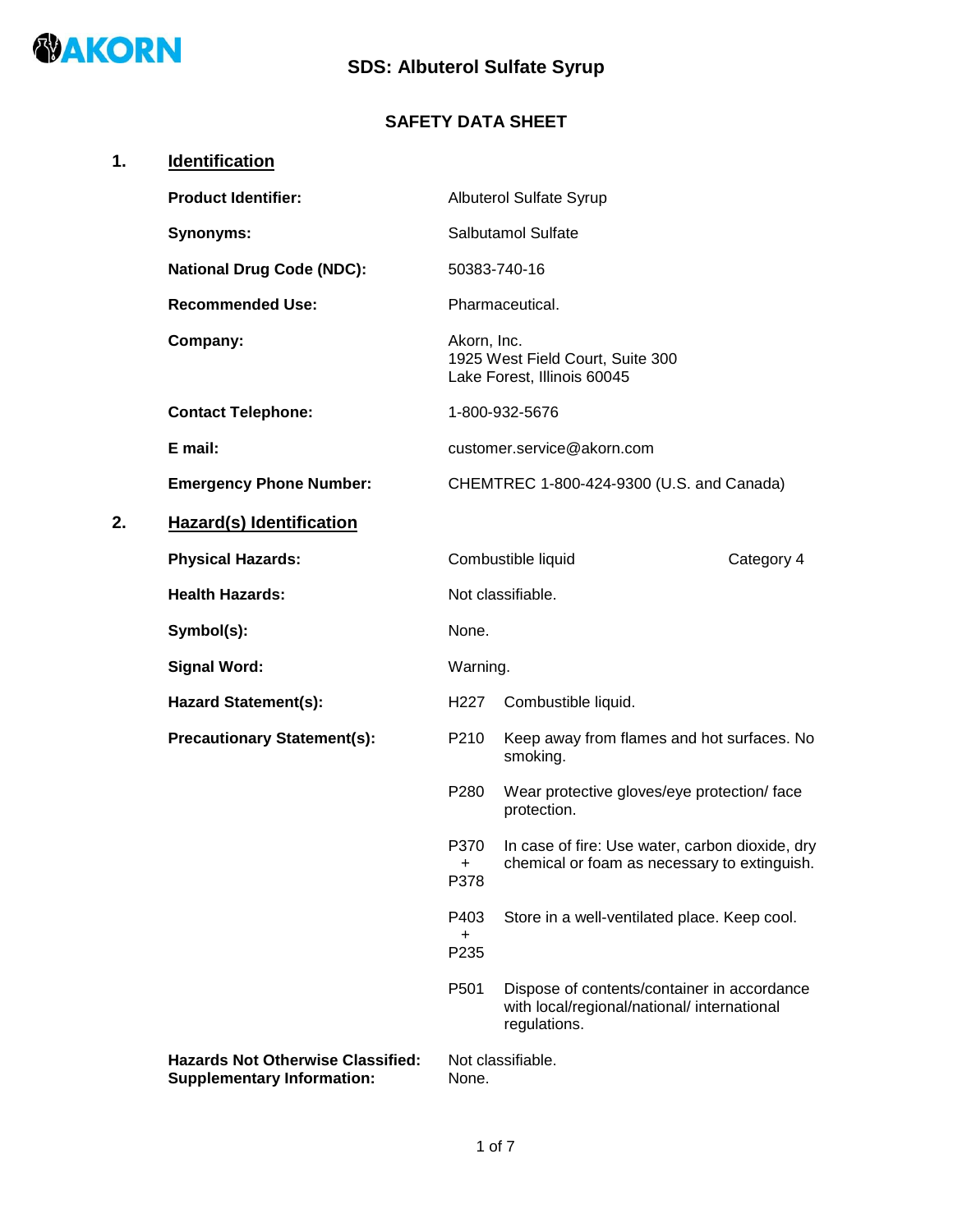

#### **3. Composition/Information on Ingredients**

| <b>Chemical Name</b>     | <b>CAS Number</b> | <b>Synonyms</b>       | <b>Chemical Formula</b>              | <b>Molecular</b><br>Weight | Percentage |
|--------------------------|-------------------|-----------------------|--------------------------------------|----------------------------|------------|
| <b>Albuterol Sulfate</b> | 51022-70-9        | Salbutamol<br>sulfate | $(C_{13}H_{21}NO_3)_2 \cdot H_2SO_4$ | 576.71                     | 0.04%      |

\*The formula also contains Citric Acid Anhydrous, FD & C Yellow No. 6, Hydroxypropyl Methylcellulose, Orange Flavor, Purified Water, Saccharin, Sodium Benzoate, and Sodium Citrate.

#### **4. First Aid Measures**

| Ingestion:                         | If a person vomits place them in the recovery position so<br>that vomit will not reenter the mouth and throat. Rinse<br>mouth with water. If swallowed, seek medical advice<br>immediately and show the container or label. Treat<br>symptomatically and supportively. Ensure that medical<br>personnel are aware of the material(s) involved and take<br>precautions to protect themselves.                                         |
|------------------------------------|--------------------------------------------------------------------------------------------------------------------------------------------------------------------------------------------------------------------------------------------------------------------------------------------------------------------------------------------------------------------------------------------------------------------------------------|
| <b>Eye Contact:</b>                | Remove from source of exposure. Flush with copious<br>amounts of water for at least 15 minutes. If irritation<br>persists or signs of toxicity occur, seek medical attention.<br>Provide symptomatic/supportive care as necessary.<br>Ensure that medical personnel are aware of the<br>material(s) involved and are aware of precautions to<br>protect themselves.                                                                  |
| <b>Skin Contact:</b>               | Remove from source of exposure. Remove and isolate<br>contaminated clothing and shoes. Flush with copious<br>amounts of water for at least 20 minutes. Use soap. If<br>irritation persists or signs of toxicity occur, seek medical<br>attention. Provide symptomatic/supportive care as<br>necessary. Ensure that medical personnel are aware of<br>the material(s) involved and are aware of precautions to<br>protect themselves. |
| Inhalation:                        | Remove from source of exposure. Move individual(s) to<br>fresh air. Give artificial respiration if individual(s) are not<br>breathing and call emergency medical service. If signs of<br>toxicity occur, seek medical attention. Provide<br>symptomatic/supportive care as necessary. Ensure that<br>medical personnel are aware of the material(s) involved<br>and are aware of precautions to protect themselves.                  |
| <b>Protection of First-Aiders:</b> | Use personal protective equipment (see section 8).                                                                                                                                                                                                                                                                                                                                                                                   |
| <b>Signs and Symptoms:</b>         | Solution is intended for human consumption under<br>guidance of a physician. Solution is not considered<br>hazardous under normal conditions.                                                                                                                                                                                                                                                                                        |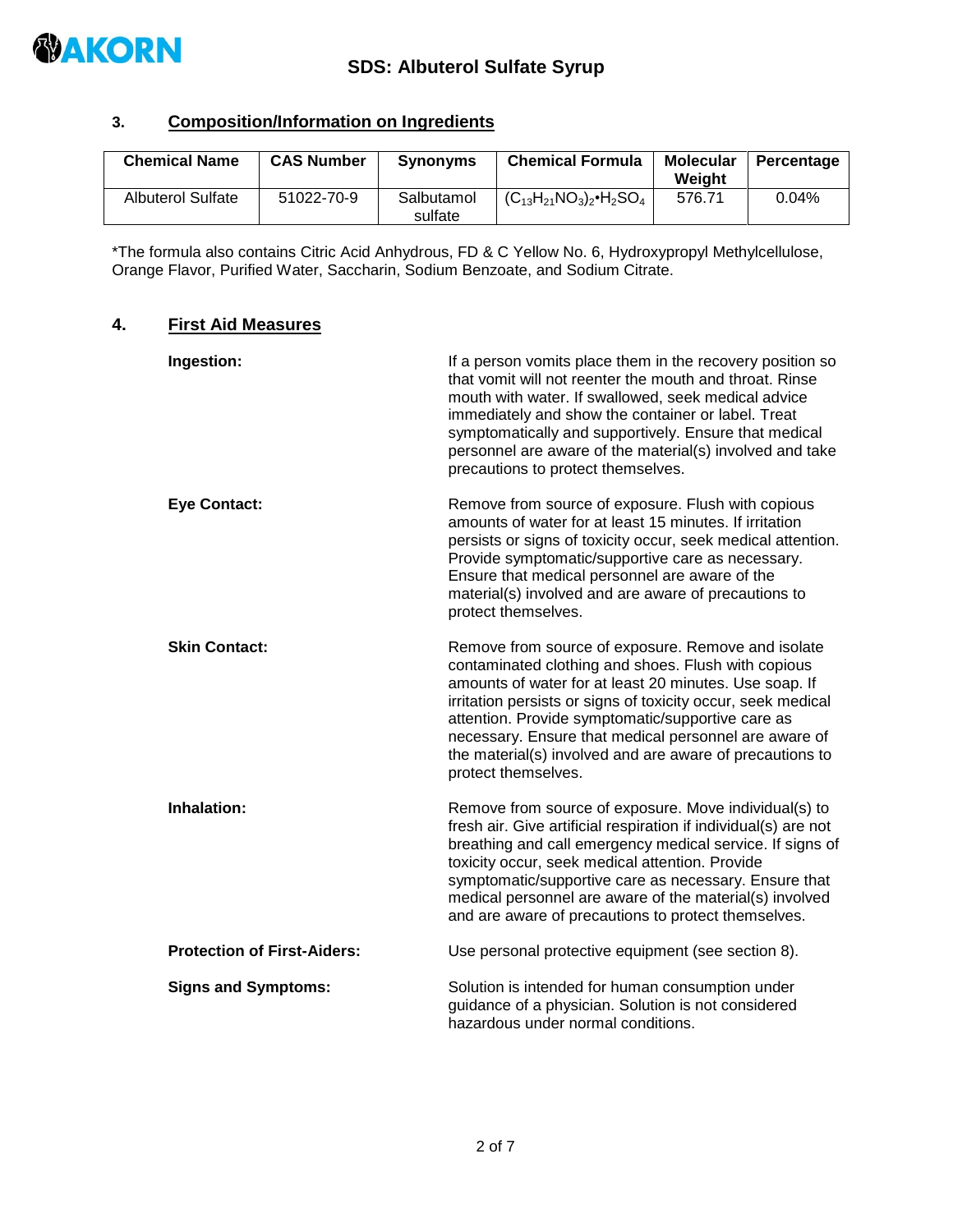

|    | <b>Medical Conditions Aggravated</b>                                         |                                                                                                                                                                                                                                                                                                                                                                                                                                     |
|----|------------------------------------------------------------------------------|-------------------------------------------------------------------------------------------------------------------------------------------------------------------------------------------------------------------------------------------------------------------------------------------------------------------------------------------------------------------------------------------------------------------------------------|
|    | by Exposure:                                                                 | WARNINGS: Immediate hypersensitivity reactions may<br>occur after administration of Albuterol, as demonstrated<br>by rare causes of urticarial, angioedema, rash,<br>bronchospasm, and oropharyngeal edema. Albuterol,<br>like other beta-adrenergic agonists, can produce a<br>significant cardiovascular effect in some patients, as<br>measured by pulse rate, blood pressure, symptoms,<br>and/or electrocardiographic changes. |
|    | <b>Other Health Warnings:</b>                                                | The expected symptoms with overdosage are those of<br>excessive beta-stimulation and/or occurrence of<br>exaggeration of any of the symptoms listed under.                                                                                                                                                                                                                                                                          |
| 5. | <b>Notes to Physician:</b><br><b>Firefighting Measures</b>                   | Treat supportively and symptomatically.                                                                                                                                                                                                                                                                                                                                                                                             |
|    | <b>Suitable Extinguishing Media:</b>                                         | Use water, carbon dioxide, dry chemical or foam as<br>necessary.                                                                                                                                                                                                                                                                                                                                                                    |
|    | <b>Unsuitable Extinguishing Media:</b>                                       | With small quantities use carbon dioxide extinguisher.<br>For large fires use ample quantities of water with dry<br>chemicals or foam as necessary.                                                                                                                                                                                                                                                                                 |
|    | <b>Specific Hazards Arising from the Chemical:</b>                           |                                                                                                                                                                                                                                                                                                                                                                                                                                     |
|    | <b>Hazardous Combustion Products:</b>                                        | Not determined.                                                                                                                                                                                                                                                                                                                                                                                                                     |
|    | <b>Other Specific Hazards:</b>                                               | Not determined.                                                                                                                                                                                                                                                                                                                                                                                                                     |
|    | <b>Special Protective Equipment/</b><br><b>Precautions for Firefighters:</b> | Wear self-contained breathing apparatus and full and<br>protective gear.                                                                                                                                                                                                                                                                                                                                                            |
| 6. | <b>Accidental Release Measures</b>                                           |                                                                                                                                                                                                                                                                                                                                                                                                                                     |
|    | <b>Personal Precautions:</b>                                                 | Use personal protective equipment recommended in<br>Section 8 of this document and isolate the hazard area.                                                                                                                                                                                                                                                                                                                         |
|    | <b>Personal Protective Equipment:</b>                                        | For personal protection see section 8.                                                                                                                                                                                                                                                                                                                                                                                              |
|    | <b>Methods for Cleaning Up:</b>                                              | Pick up in the most efficient manner. Soak up with<br>sawdust, sand oil dry or other absorbent material.                                                                                                                                                                                                                                                                                                                            |
|    | <b>Environmental Precautions:</b>                                            | No data available.                                                                                                                                                                                                                                                                                                                                                                                                                  |
|    | <b>Reference to Other Sections:</b>                                          | Refer to Sections 8, 12 and 13 for further information.                                                                                                                                                                                                                                                                                                                                                                             |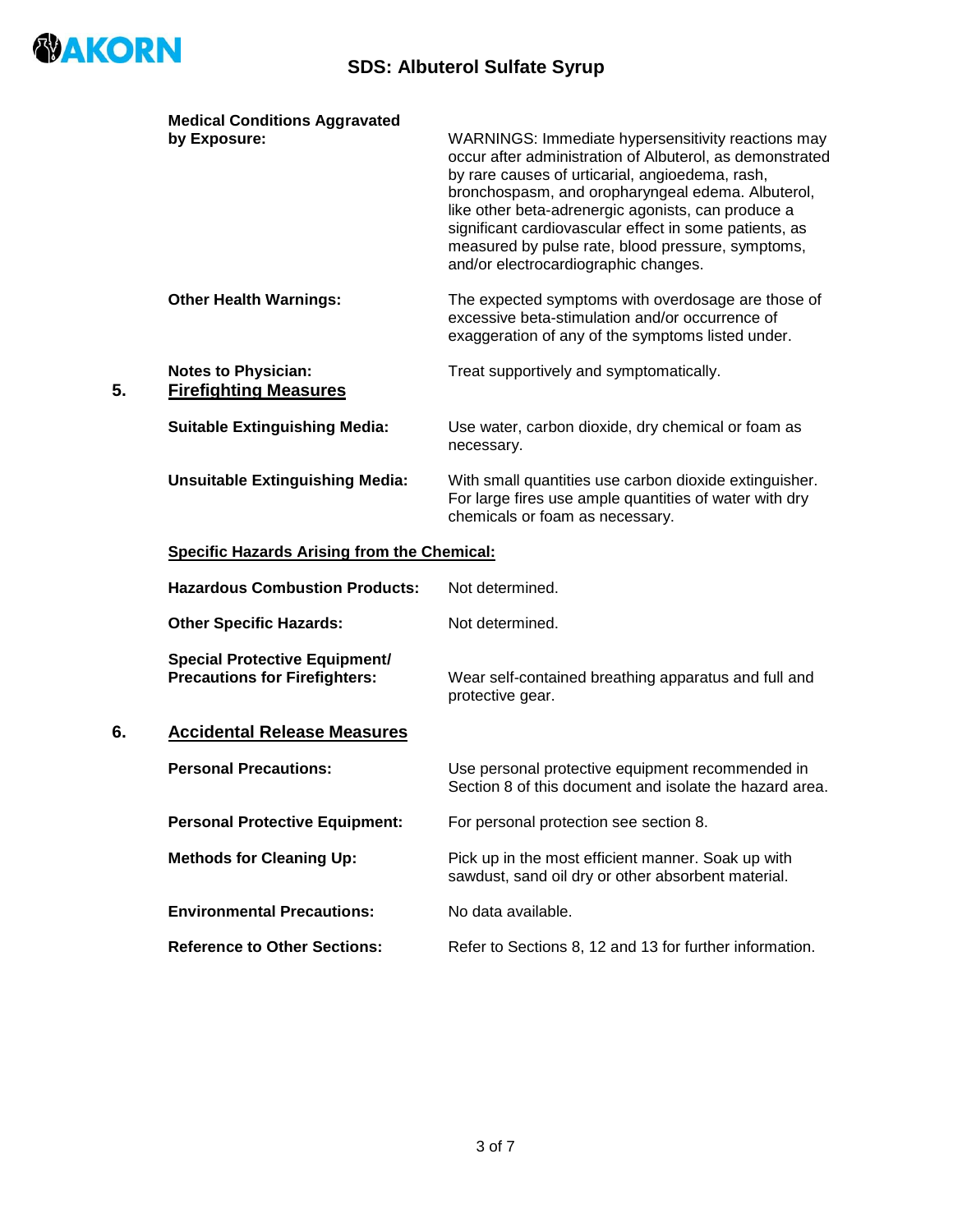

 $\mathsf{l}$ 

#### **7. Handling and Storage**

| <b>Precautions for Safe Handling:</b>                                          | Handle in accordance with product label and/or product<br>insert information. Handle in accordance with good<br>industrial hygiene and safety practices. |
|--------------------------------------------------------------------------------|----------------------------------------------------------------------------------------------------------------------------------------------------------|
| <b>Conditions for Safe Storage,</b><br><b>Including Any Incompatibilities:</b> | Keep container lightly closed. Store between 36°F -<br>86°F. Store according to label and/or product insert<br>information.                              |
| <b>Specific End Use:</b>                                                       | Pharmaceuticals.                                                                                                                                         |

#### **8. Exposure Controls/Personal Protection**

**Occupational Exposure Guidelines:**

| <b>Common or Chemical Name</b> | <b>Employee Exposure Limits</b>                                                                                                                                                                                                                                                                                                                                                                                                 |  |
|--------------------------------|---------------------------------------------------------------------------------------------------------------------------------------------------------------------------------------------------------------------------------------------------------------------------------------------------------------------------------------------------------------------------------------------------------------------------------|--|
| <b>Albuterol Sulfate</b>       | $0.01$ mg/m <sup>3</sup> TWA                                                                                                                                                                                                                                                                                                                                                                                                    |  |
| <b>Engineering Controls:</b>   | Not required for the normal use of this product.<br>Engineering controls should be used as the primary<br>means to control exposures.                                                                                                                                                                                                                                                                                           |  |
| <b>Respiratory Protection:</b> | Where respirators are deemed necessary to reduce or<br>control occupational exposures, use NIOSH-approved<br>respiratory protection and have an effective respirator<br>program in place (applicable U.S. regulation OSHA 29<br>CFR 1910.134).                                                                                                                                                                                  |  |
| <b>Eyes Protection:</b>        | Safety glasses with side shields are recommended.<br>Face shields or goggles may be required if splash<br>potential exists or if corrosive materials are present.<br>Approved eye protection (e.g., bearing the ANSI Z87 or<br>CSA stamp) is preferred. Maintain eyewash facilities in<br>the work area.                                                                                                                        |  |
| <b>Hand Protection:</b>        | Chemically compatible gloves are recommended For<br>handling solutions, ensure that the glove material is<br>protective against the solvent being used. Use handling<br>practices that minimize direct hand contact. Employees<br>who are sensitive to natural rubber (latex) should use<br>nitrile or other synthetic non-latex gloves. Use of<br>powdered latex gloves should be avoided due to the risk<br>of latex allergy. |  |
| <b>Skin Protection:</b>        | Wear protective laboratory coat, apron, or disposable<br>garment when working with large quantities.                                                                                                                                                                                                                                                                                                                            |  |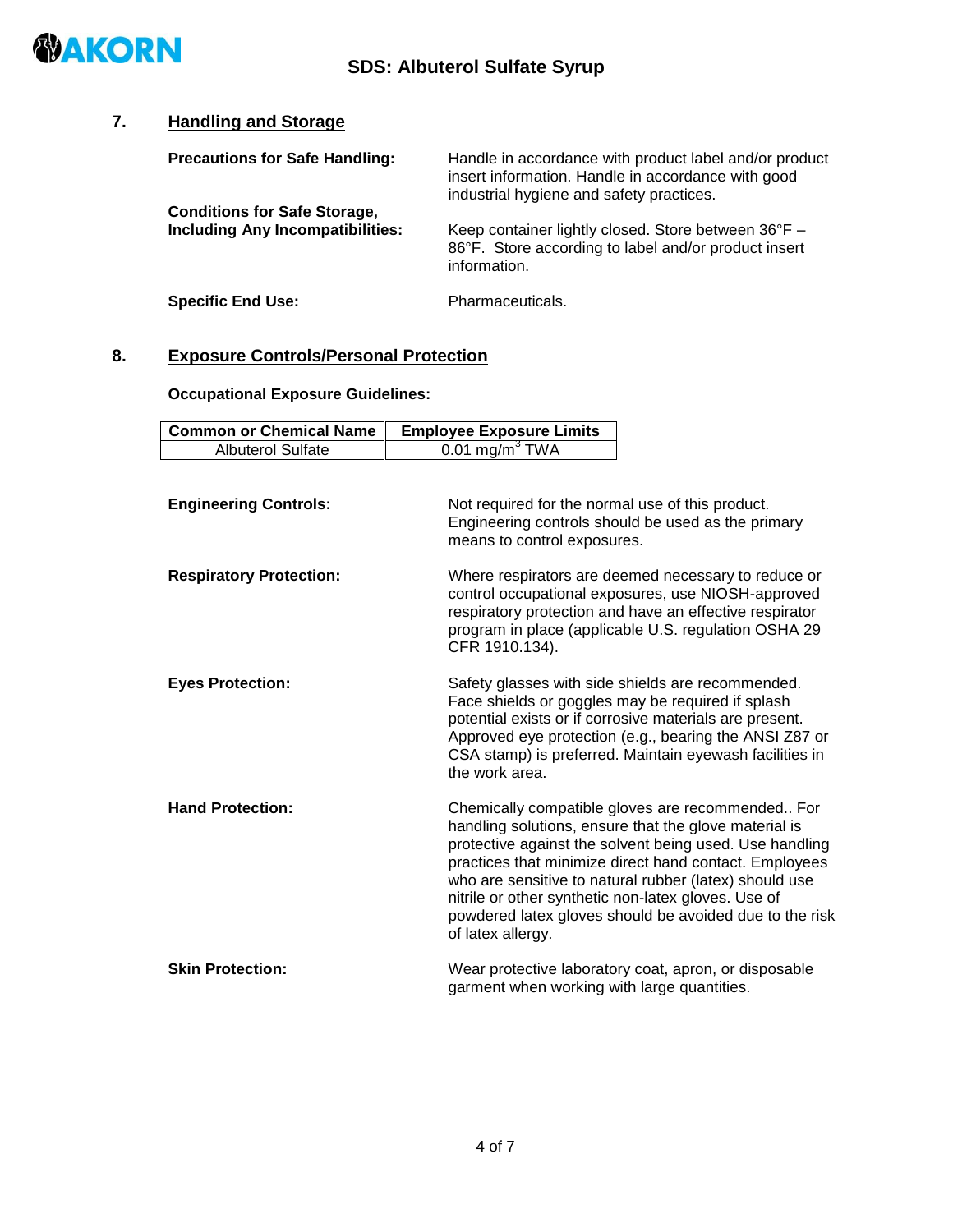

#### **9. Physical and Chemical Properties**

|     | <b>Physical State/Color:</b>                                                 | Yellow liquid.                                                             |
|-----|------------------------------------------------------------------------------|----------------------------------------------------------------------------|
|     | Odor:                                                                        | Orange flavor.                                                             |
|     | <b>Odor Threshold:</b>                                                       | No data available.                                                         |
|     | pH:                                                                          | $3.5 - 4.5$ .                                                              |
|     | <b>Melting Point:</b>                                                        | No data available.                                                         |
|     | <b>Freezing Point:</b>                                                       | No data available.                                                         |
|     | <b>Boiling Point:</b>                                                        | No data available.                                                         |
|     | <b>Flash Point:</b>                                                          | $>150^{\circ}$ F.                                                          |
|     | <b>Evaporation Rate:</b>                                                     | Same as water.                                                             |
|     | Flammability (solid, gas):                                                   | No data available.                                                         |
|     | <b>Flammability Limit - Lower:</b>                                           | No data available.                                                         |
|     | <b>Flammability Limit - Upper:</b>                                           | No data available.                                                         |
|     | <b>Vapor Pressure:</b>                                                       | No data available.                                                         |
|     | <b>Vapor Density:</b>                                                        | $>1$ .                                                                     |
|     | <b>Relative Density:</b>                                                     | No data available.                                                         |
|     | Solubility(ies):                                                             | Soluble in water.                                                          |
|     | <b>Partition Coefficient</b>                                                 |                                                                            |
|     | (n-octanol/water):                                                           | No data available.                                                         |
|     | <b>Auto-Ignition Temperature:</b>                                            | No data available.                                                         |
|     | <b>Decomposition Temperature:</b>                                            | No data available.                                                         |
|     | <b>Viscosity:</b>                                                            | No data available.                                                         |
|     | <b>Special Gravity:</b>                                                      | 1.00390.                                                                   |
| 10. | <b>Stability and Reactivity</b>                                              |                                                                            |
|     | <b>Reactivity:</b>                                                           | No data available.                                                         |
|     | <b>Chemical Stability:</b>                                                   | Stable under recommended storage conditions. Avoid<br>sources of ignition. |
|     | <b>Possibility of Hazardous Reactions:</b>                                   | No data available.                                                         |
|     | <b>Conditions to Avoid (e.g., static</b><br>discharge, shock, or vibration): | No data available.                                                         |
|     | <b>Incompatible Materials:</b>                                               | Strong oxidizer.                                                           |
|     | <b>Hazardous Decomposition</b><br><b>Products:</b>                           | Does not undergo explosive decomposition.                                  |
|     | <b>Hazardous Polymerization:</b>                                             | Will not occur.                                                            |
| 11. | <b>Toxicological Information</b>                                             |                                                                            |

#### **Information on the Likely Routes of Exposure:**

| Inhalation:          | No data available  |
|----------------------|--------------------|
| Ingestion:           | No data available. |
| <b>Skin Contact:</b> | No data available. |
| <b>Eve Contact:</b>  | No data available. |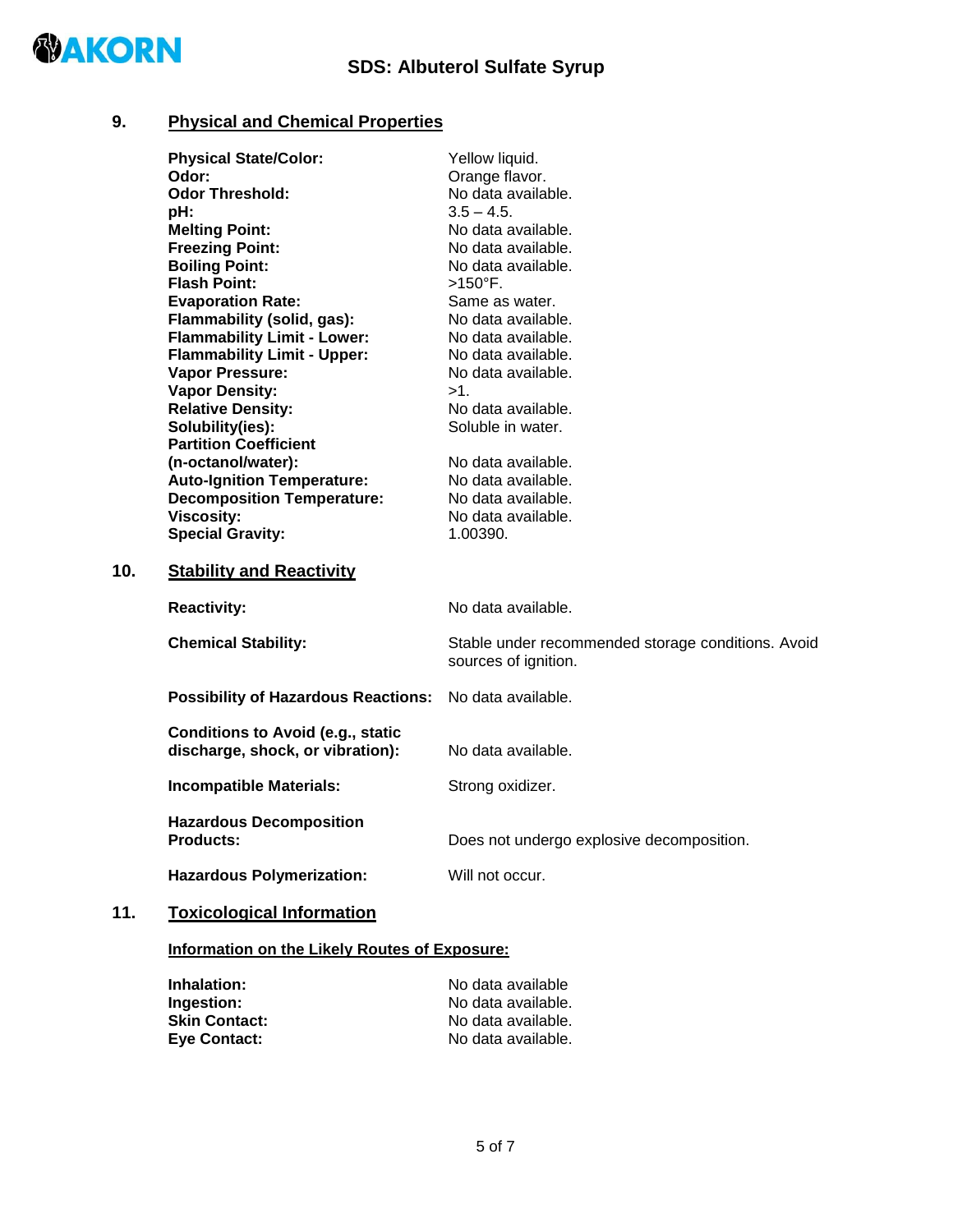

## **SDS: Albuterol Sulfate Syrup**

|     | Symptoms Related to the Physical,<br><b>Chemical and Toxicological</b> |                                                                                                                                               |
|-----|------------------------------------------------------------------------|-----------------------------------------------------------------------------------------------------------------------------------------------|
|     | <b>Characteristics:</b>                                                | See Section 4. To the best of our knowledge, the<br>chemical, physical and toxicological properties have not<br>been thoroughly investigated. |
|     | Delayed and Immediate Effects of                                       |                                                                                                                                               |
|     | <b>Exposure:</b>                                                       | No data available.                                                                                                                            |
|     | <b>Acute Toxicity - Oral:</b>                                          | No data available.                                                                                                                            |
|     | <b>Acute Toxicity - Dermal:</b>                                        | No data available.                                                                                                                            |
|     | <b>Acute Toxicity - Inhalation:</b>                                    | No data available.                                                                                                                            |
|     | <b>Corrosivity:</b>                                                    | No data available.                                                                                                                            |
|     | <b>Dermal Irritation:</b>                                              | No data available.                                                                                                                            |
|     | <b>Eye Irritation:</b>                                                 | No data available.                                                                                                                            |
|     | <b>Sensitization:</b><br><b>Toxicokinetics/Metabolism:</b>             | No data available.<br>No data available.                                                                                                      |
|     | <b>Target Organ Effects:</b>                                           | No data available.                                                                                                                            |
|     | <b>Reproductive Effects:</b>                                           | No data available.                                                                                                                            |
|     | <b>Carcinogenicity:</b>                                                | No data available.                                                                                                                            |
|     | National Toxicology Program (NTP):                                     | Not considered to be a carcinogen.                                                                                                            |
|     | International Agency for Research on<br>Cancer (IARC):                 | Not considered to be a carcinogen.                                                                                                            |
|     | Occupational Safety and Health<br>Administration (OSHA):               | Not considered to be a carcinogen.                                                                                                            |
|     | <b>Mutagenicity:</b><br><b>Aspiration Hazard:</b>                      | No data available.<br>No data available.                                                                                                      |
| 12. | <b>Ecological Information</b>                                          |                                                                                                                                               |
|     | <b>Ecotoxicity</b>                                                     |                                                                                                                                               |
|     | <b>Aquatic:</b>                                                        | No data available.                                                                                                                            |
|     | Terrestrial:                                                           | No data available.                                                                                                                            |
|     | <b>Persistence and Degradability:</b>                                  | No data available.                                                                                                                            |
|     | <b>Bioaccumulative Potential:</b>                                      | No data available.                                                                                                                            |
|     | <b>Mobility in Soil:</b>                                               | No data available.                                                                                                                            |
|     | <b>Mobility in Environment:</b>                                        | No data available.                                                                                                                            |
|     | <b>Other Adverse Effects:</b>                                          | No data available.                                                                                                                            |

#### **13. Disposal Considerations**

Dispose of all waste in accordance with Federal, State and Local regulations.

#### **14. Transport Information**

| <b>UN Number:</b>                  | Not applicable. |
|------------------------------------|-----------------|
| <b>UN Proper Shipping Name:</b>    | Not applicable. |
| <b>Transport Hazard Class(es):</b> | Not applicable. |
| <b>Packing Group:</b>              | Not applicable. |